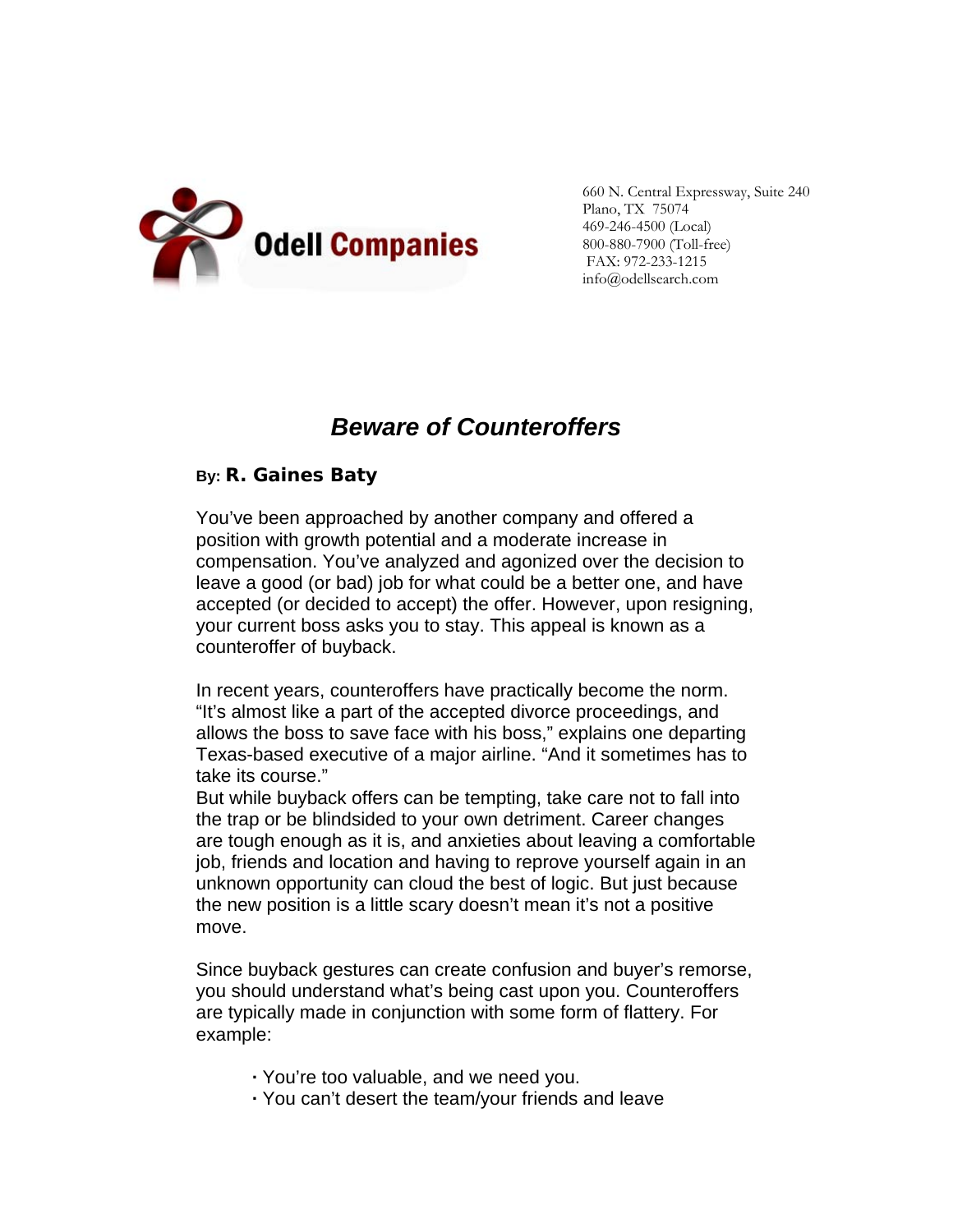them hanging.

**·** We were just about to give you a promotion/raise, and it was confidential until now.

**·** What did they offer, why are you leaving, and what do you need to stay?

**·** Why would you want to work for that company?

**·** The President/CEO wants to meet with you before you make your final decision.

Counters usually take the form of:

1) more money

2) a promotion/more responsibility

3) a modified reporting structure

4) promises or future considerations,

5) disparaging remarks about the new company or

job, and/or

6) guilt trips.

Of course, since we all prefer to think we're MVP's, it's natural to want to believe these manipulative appeals, but beware! Accepting a counteroffer often is the wrong choice to make.

Think about it: If you were worth "X" yesterday, why are they suddenly willing to pay you " $X + Y$ " today, when you weren't expecting a raise for some time?

Also consider how you've felt when someone resigned from your staff. The reality is that employers don't like to be "fired." Your boss is likely concerned that he'll look bad, and that his career may suffer. Bosses are judged by their ability to retain staff. When a contributor quits, morale suffers. Further, your leaving might jeopardize an important project, increase staffers' workload or even foul up a vacation schedule.

It's never a good time for someone to quit, and it may prove timeconsuming and costly to replace you, especially considering recruitment and relocation expenses. It's much cheaper to keep you, even at a slightly higher salary. And it would be better to fire you later, on the company's time frame.

"We've made counteroffers on occasion, if a good person approaches the issue professionally," says a former senior partner of a Big Six accounting and consulting firm. "But usually it was a stopgap measure because we couldn't afford a defection at that point in time. We didn't count on these people long term, and usually they'd burned bridges tow or three levels up, if not with their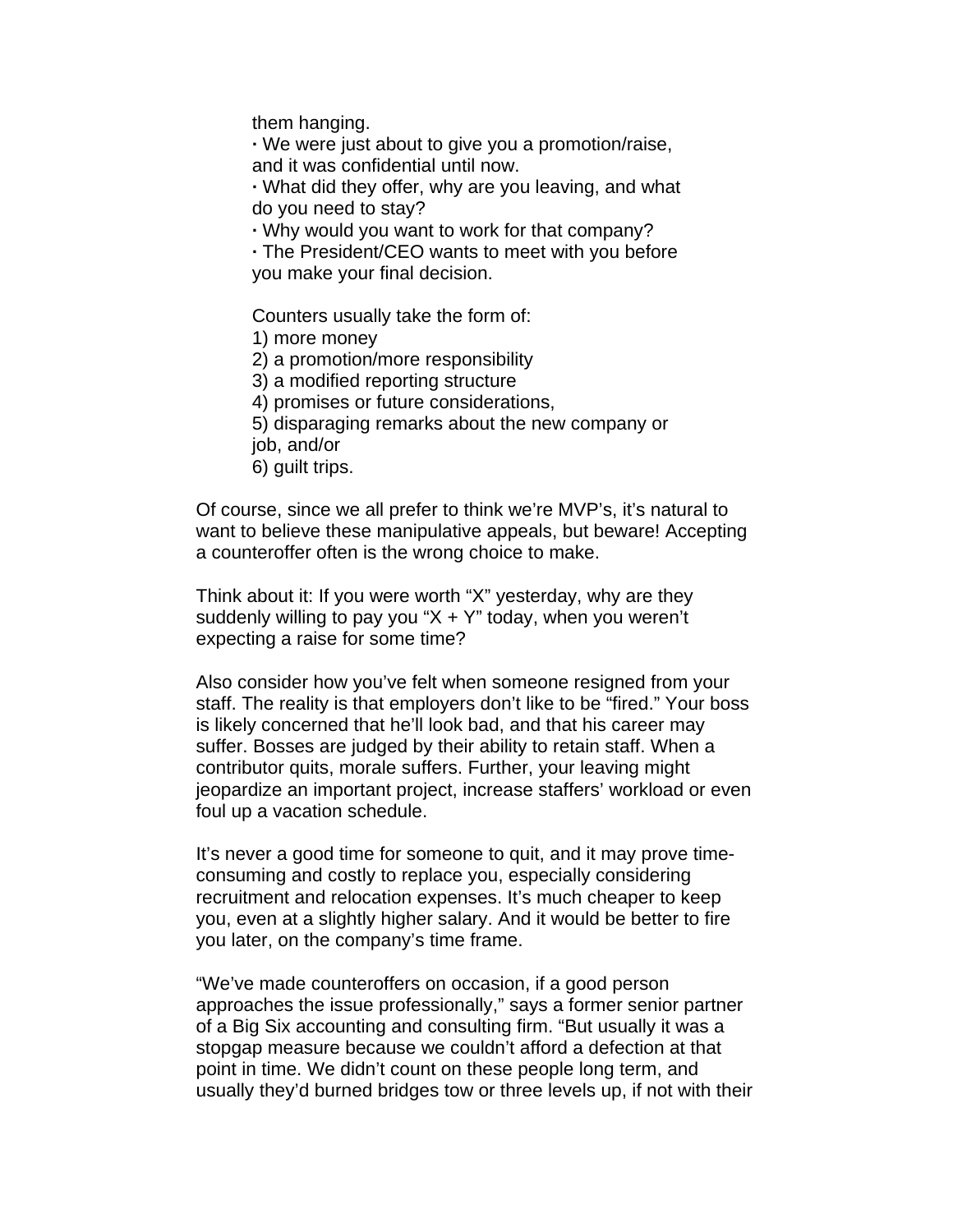immediate manager. It definitely put them in a career holding pattern."

The senior partner cites a long conference he once attended with his boss and two subordinate managers, in which they approved a counteroffer and raise to an employee two levels down. "Immediately after the meeting, my boss called me and said, "We can't afford to lose him now, but out No.1 priority is to find a replacement, ASAP!" he says. "And we replaced him within a few months."

Another senior executive from a major Dallas-based bank says, "If it's a real 'hitter,' I'll try to get him to stay. But to be honest, any additional compensation is 'stealing' from his future earnings, and I'll always question his convictions, knowing he can be bought. Further, I'll wonder if I can really count on him [which equates to limited future opportunities]. In other words, the damage is done."

While your employer may truly consider you an asset and genuinely care about you personally, you can be sure that your interests are secondary to your boss's career and your company's profit or survival. Thus, flattering offers and comments are attempts to manipulate you to act in your employer's best interests – which aren't necessarily your own. In other words, they're not about you.

Accepting a counteroffer can have numerous negative consequences. Consider:

> **·** Where did the additional money or responsibility you'd get come from? Was it your next raise or promotion – just given early? Will you be limited in the future? Will you have to threaten to quit to get your next raise? Might a (cheaper) replacement be sought out?

> **·** You've demonstrated your unhappiness (or lack of blind loyalty), and will be perceived as having committed blackmail to gain a raise. You won't ever be considered a team player again. Many employers will hold a grudge at the next review period, and you may be placed at the top of the next reduction-in-force "hit list." As one executive who requested anonymity says, "Like an adulterous affair that's been discovered, the broken trust is never fully recovered." · Apart from a short-term, band-aid treatment, nothing will change within the company. After the dust settles from this upheaval, you'll be in the same old rut. A